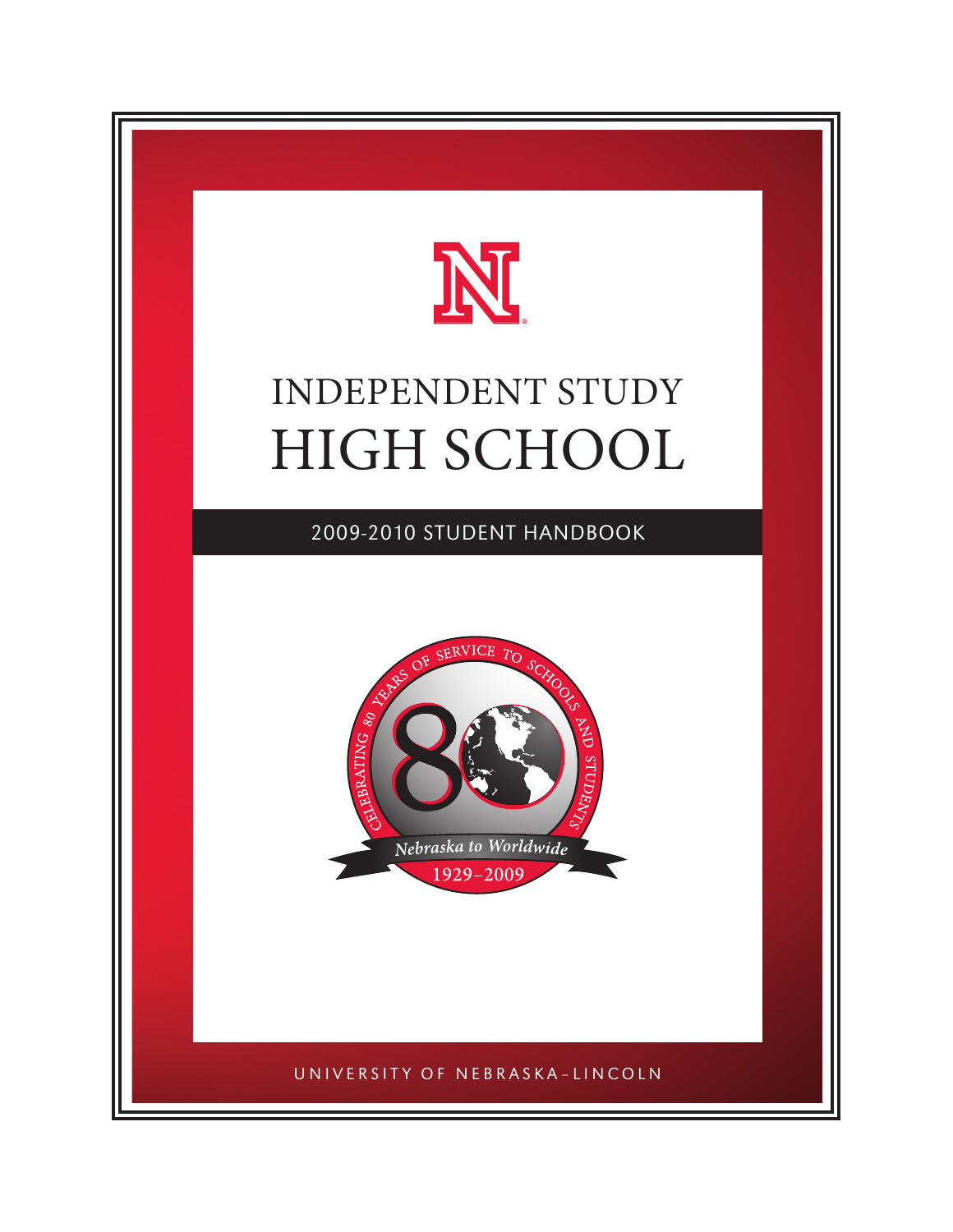Welcome to the University of Nebraska–Lincoln Independent Study High School! The following information has been prepared to provide students, parents, guardians, or organizations with additional information specific to course enrollment. This handbook can answer questions you may have about completing a course, graduation requirements or transferring credit, and policies at the Independent Study High School. If you should have any questions, please contact Customer Service.

Customer Service E-mail: extservice@unl.edu Phone: (866) 700-4747 (toll-free in the U.S. and Canada only) (402) 472-2175 (local or international)

| Parent/Guardian Information  3<br>Graduation Requirements  4<br>College Preparation & Admission  5<br>Electronic Check Re-Presentment Policy 8<br>Family Education Rights and Privacy Act 8<br>Nebraska Diploma Student Info  9<br>Tuition, Costs, and Refunds 10 |  |
|-------------------------------------------------------------------------------------------------------------------------------------------------------------------------------------------------------------------------------------------------------------------|--|
|                                                                                                                                                                                                                                                                   |  |
|                                                                                                                                                                                                                                                                   |  |
|                                                                                                                                                                                                                                                                   |  |
|                                                                                                                                                                                                                                                                   |  |
|                                                                                                                                                                                                                                                                   |  |
|                                                                                                                                                                                                                                                                   |  |
|                                                                                                                                                                                                                                                                   |  |
|                                                                                                                                                                                                                                                                   |  |
|                                                                                                                                                                                                                                                                   |  |
|                                                                                                                                                                                                                                                                   |  |
|                                                                                                                                                                                                                                                                   |  |
|                                                                                                                                                                                                                                                                   |  |
|                                                                                                                                                                                                                                                                   |  |
|                                                                                                                                                                                                                                                                   |  |
|                                                                                                                                                                                                                                                                   |  |
|                                                                                                                                                                                                                                                                   |  |
|                                                                                                                                                                                                                                                                   |  |
|                                                                                                                                                                                                                                                                   |  |
|                                                                                                                                                                                                                                                                   |  |
|                                                                                                                                                                                                                                                                   |  |
|                                                                                                                                                                                                                                                                   |  |
|                                                                                                                                                                                                                                                                   |  |
|                                                                                                                                                                                                                                                                   |  |
|                                                                                                                                                                                                                                                                   |  |
|                                                                                                                                                                                                                                                                   |  |
|                                                                                                                                                                                                                                                                   |  |

# $\sum_{n=1}^{\infty}$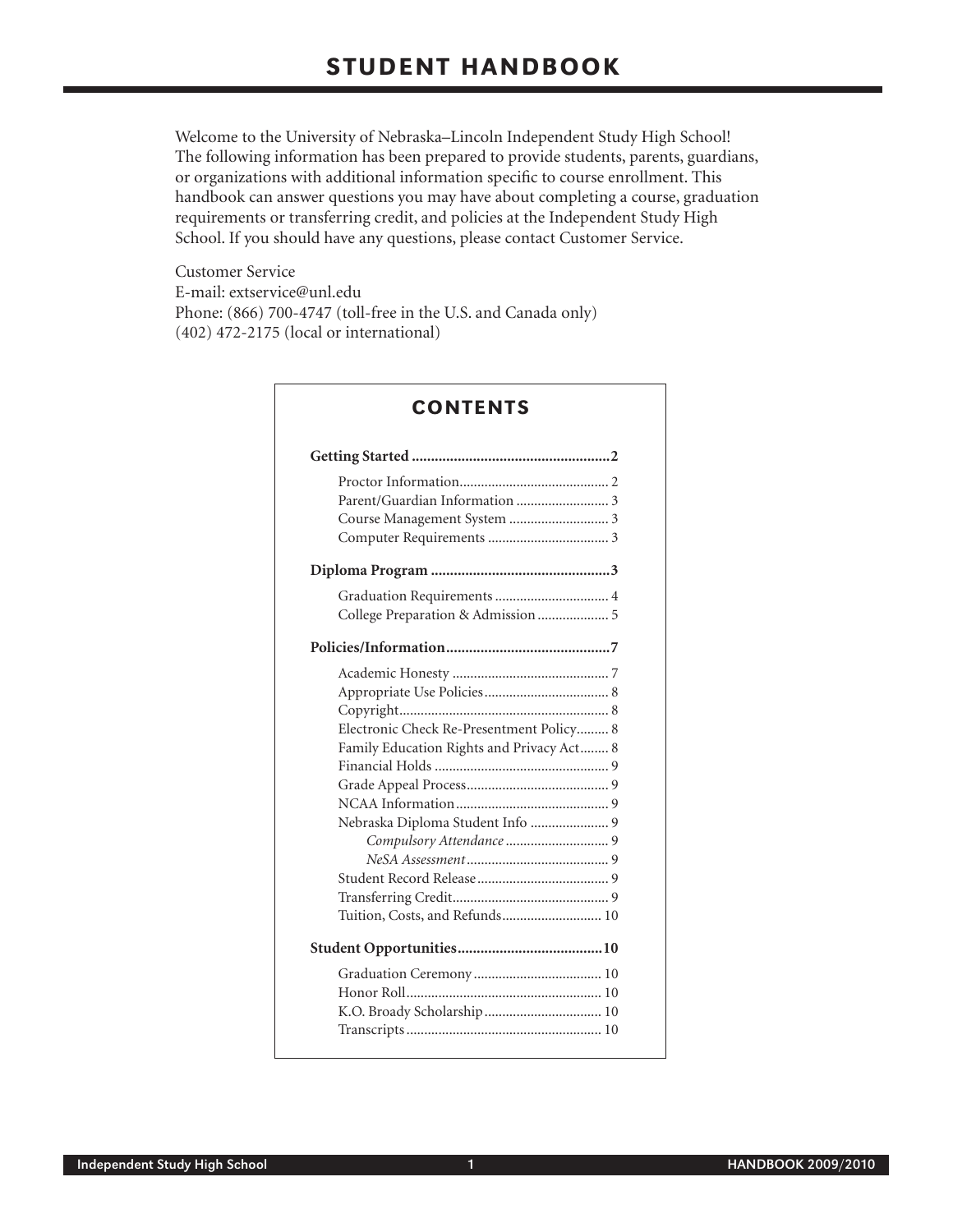#### How do I begin my courses?

#### Accessing Courses & Materials

The course content (online and/or printed) will guide you through your course(s).

If your course is online, once you have enrolled in your course you will receive an e-mail (usually within 2 business days after enrollment) with information on how to access the online course management system, *WayCool*. You will be able to access coursework, grades, and supplemental study material within the online course management system. Most online courses also have the option to purchase printed course content, along with having access to online content.

If you enroll in a print-only course or if you choose to proceed through your course from printed materials, you will access your course from the printed content (printed syllabus purchased with course during enrollment).

It is important that you complete all course requirements.

## How do I submit my coursework for grading?

Online Submission: All students receive access to the online course management system, even if they are accessing their course content from print materials. Evaluations, projects or tests may be submitted online when possible, through the online course management system.

Postal Mail Submission: Students choosing to submit tests, evaluations and projects by postal mail rather than online, must select the \$15 Mail Processing service at the time of enrollment. By selecting this, tests are mailed to the proctor and scan cards, lesson wrappers and addressed envelopes are mailed to the student. Students choose this option if proctors do not have the ability to download tests from the Internet. Due to the nature of some courses, online submission of coursework is not an option, and Mail Processing is required.

| Grading Scale<br>Independent Study High School |                      |  |  |  |
|------------------------------------------------|----------------------|--|--|--|
| Letter Grade                                   | <b>Percent Scale</b> |  |  |  |
| $A+$                                           | 98-100               |  |  |  |
| A                                              | 93-97                |  |  |  |
| $B+$                                           | $90-92$              |  |  |  |
| <sub>R</sub>                                   | 85-89                |  |  |  |
| $C_{\pm}$                                      | 82-84                |  |  |  |
| $\subset$                                      | 77-81                |  |  |  |
| D+                                             | 74-76                |  |  |  |
| D                                              | 70-73                |  |  |  |
| F                                              | 69 or below          |  |  |  |

**For answers to other common questions, visit on our FAQ section, at highschool.unl.edu.** 

# PROCTOR INFORMATION

## WHAT DOES A PROCTOR DO?

A proctor is someone in the student's local area who supervises the student while taking closed-book progress tests, shares feedback with the student once progress tests have been graded, and may monitor student progress. Depending on the arrangements made between the student, parent/guardian, and proctor, a proctor may also answer questions about course material, provide motivation, assist in setting schedules and perform other duties. The proctor has access to the online course management system, *WayCool,* to download progress tests, and view student progress and grades.

Proctors administering progress tests for students using *WayCool* must be able to download tests and follow procedures provided at the time of student enrollment. If the proctor is not able to use a computer, it is recommended that the student either choose another proctor or select the Mail Processing service at the time of enrollment so progress tests can be mailed.

#### Who can be a proctor?

The most acceptable choice for a proctor is a person currently employed at any level as an educator (elementary, secondary or post-secondary). The person could be a teacher, counselor, administrator or extension educator. Other acceptable choices include head librarians or local clergy.

Parents may not serve as proctors for their children unless approved by ISHS administration, and then only in an extraordinary circumstance. If you feel your circumstance is extraordinary, you will need to secure approval from ISHS administration.

Military families may use base education officers, chaplains and superior commissioned officers. Families living overseas may use embassy or consulate officials or other approved non-family members.

All proctors must be approved by the Independent Study High School or by the local school district if the student is enrolled in the district and planning to transfer credit to one of the district's schools. Students who need to change their proctor must submit a completed *Change of Status form* (available online at highschool.unl.edu).

If a student and proctor are planning to use the online course management system, both must have a unique e-mail address. Due to security features, a student and proctor cannot share an e-mail address.

# Proctor Guide

**Note to Proctors:** *To gain access to the Proctor Guide, a step-by-step description of your responsibilities as proctor, visit our Web site at highschool.unl.edu.*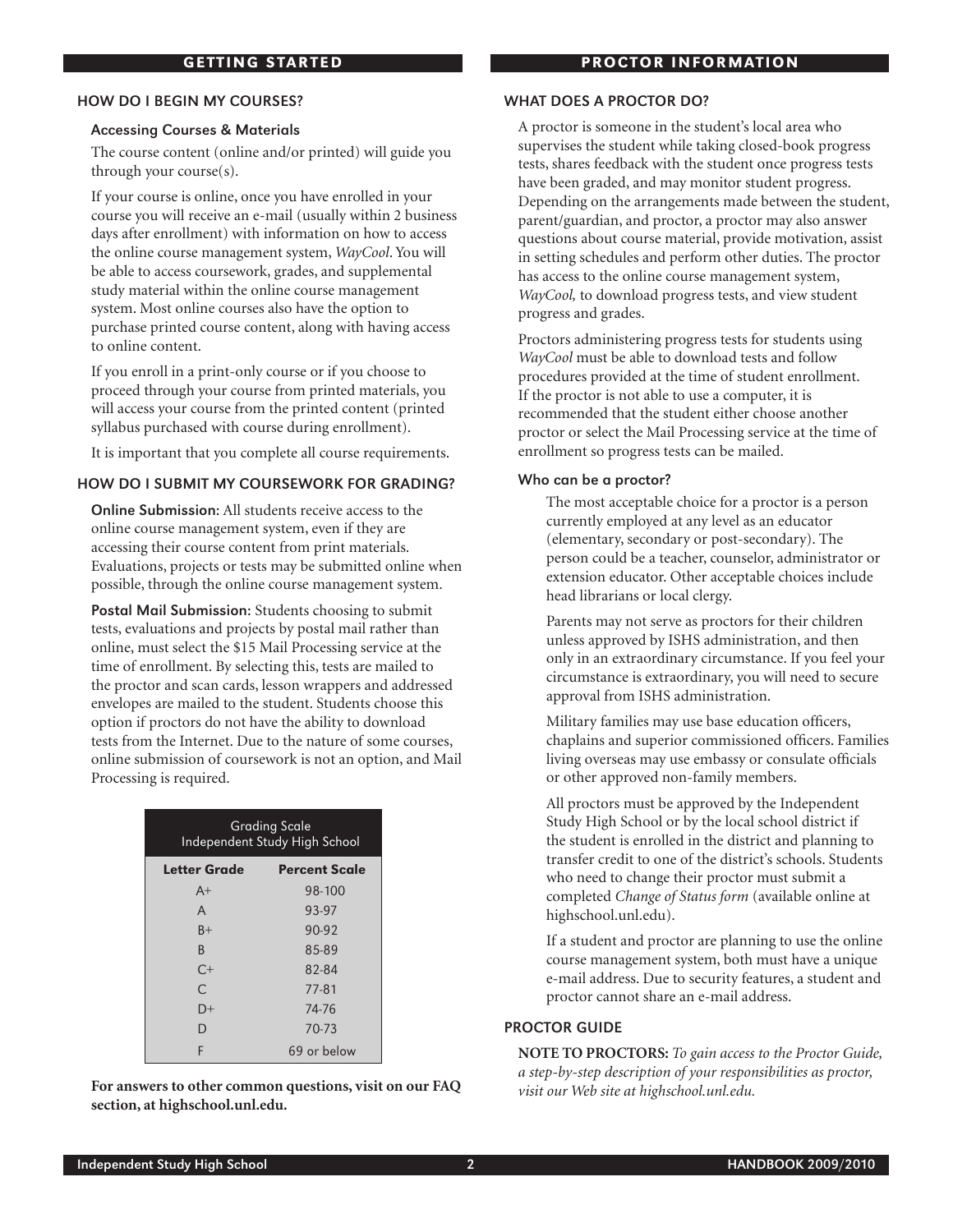# PARENT/GUARDIAN INFORMATION

Many students who enroll in the Independent Study High School are not associated with a school or learning center. It is not unusual for students learning in an independent environment to need someone to help them stay on task or to motivate them, sometimes on a daily basis. We recommend a parent/guardian or other support person review the contents of the course introduction and work with the student to establish a timeline for course completion.

Courses are structured to be completed in an 18 week timeframe. Students have one year from the date the enrollment is processed to complete the course, and can complete in as little as five weeks from the date we receive the first graded work for the course.

# ONLINE COURSE MANAGEMENT SYSTEM

Every student enrolled at the Independent Study High School receives access to the online course management system, *WayCool,* to submit evaluations, check grades, and access their online course(s).

Once an enrollment is processed, students will receive an e-mail message with their username and password for the online course management system and their proctor will also receive an e-mail message with his or her username and password. Students may log in to *WayCool* at any time from our Web site, highschool.unl.edu.

*WayCool* is a convenient online portal for students to manage their independent study experience whether they are enrolled in one course or many. Proctors will use *WayCool* to download progress tests, check grades and monitor student progress. Following completion of the course, access to the course will end.

|                                                                                                                                                                                                                                                                                                                                     | course<br>monagement<br>system                                                                                                                                                                                                                                                                                                                                   |                                            |                    | ISHS Home   contact ISHS   my profile   sign out<br>Nebraska's<br><b>Independent Study</b><br><b>High School</b><br>WAY COOL GUIDE HELP |  |
|-------------------------------------------------------------------------------------------------------------------------------------------------------------------------------------------------------------------------------------------------------------------------------------------------------------------------------------|------------------------------------------------------------------------------------------------------------------------------------------------------------------------------------------------------------------------------------------------------------------------------------------------------------------------------------------------------------------|--------------------------------------------|--------------------|-----------------------------------------------------------------------------------------------------------------------------------------|--|
| <b>General Information</b>                                                                                                                                                                                                                                                                                                          | Announcements                                                                                                                                                                                                                                                                                                                                                    |                                            |                    |                                                                                                                                         |  |
| <b>Proctor Guide</b>                                                                                                                                                                                                                                                                                                                | Welcome to Way Cool!                                                                                                                                                                                                                                                                                                                                             |                                            |                    |                                                                                                                                         |  |
| <b>Tutoring</b><br><b>Forms</b><br><b>Academic Honesty</b><br><b>Citing Sources</b><br><b>Project Submission</b>                                                                                                                                                                                                                    | If this is your first time using Way Cool, be sure to read two important sections: the<br>Guide and General Information. The Guide will familiarize you with Way Cool's<br>navigation and the General Information section will help you use Way Cool to it's<br>fullest potential as well as provide other useful tips for your independent study<br>experience. |                                            |                    |                                                                                                                                         |  |
|                                                                                                                                                                                                                                                                                                                                     | <b>Contact Your Teacher</b>                                                                                                                                                                                                                                                                                                                                      |                                            |                    |                                                                                                                                         |  |
|                                                                                                                                                                                                                                                                                                                                     | If you have questions about your course you can contact your teacher at<br>ishsteach@unl.edu, please include your full name and the course title.                                                                                                                                                                                                                |                                            |                    |                                                                                                                                         |  |
| Graduation                                                                                                                                                                                                                                                                                                                          |                                                                                                                                                                                                                                                                                                                                                                  |                                            |                    |                                                                                                                                         |  |
| Graduates who have completed or will complete their high school diploma<br>requirements are invited to participate in the graduation ceremony and reception.<br>Check here for additional information:<br>http://nebraskahs.unl.edu/graduation.shtml<br>You can also contact Vicki Rumbaugh at 1-866-700-4747<br>or at 402-472-2058 |                                                                                                                                                                                                                                                                                                                                                                  |                                            |                    |                                                                                                                                         |  |
|                                                                                                                                                                                                                                                                                                                                     | Your Student Idenfication Number<br>Your student ID number is located to the right of your name above your course<br>listing. Please include your ID number with any communication you have with the<br>Independent Study High School,                                                                                                                           |                                            |                    |                                                                                                                                         |  |
|                                                                                                                                                                                                                                                                                                                                     | Test-Seven, Student (H54218566) Course List<br>Courses 1 - 9 of 9                                                                                                                                                                                                                                                                                                |                                            |                    |                                                                                                                                         |  |
|                                                                                                                                                                                                                                                                                                                                     | <b>Course Name</b>                                                                                                                                                                                                                                                                                                                                               | Go To Course                               |                    | My Work My Grades                                                                                                                       |  |
|                                                                                                                                                                                                                                                                                                                                     | 1. Health and Wellness                                                                                                                                                                                                                                                                                                                                           | Go To Course                               | My Work            | My Grades                                                                                                                               |  |
| Nebraska                                                                                                                                                                                                                                                                                                                            | 2. Geometry 1                                                                                                                                                                                                                                                                                                                                                    | <b>Go To Course</b>                        | My Work            | My Grades                                                                                                                               |  |
|                                                                                                                                                                                                                                                                                                                                     | 3. First Year Spanish                                                                                                                                                                                                                                                                                                                                            | <b>Go To Course</b>                        | My Work            | <b>My Grades</b>                                                                                                                        |  |
| Lincoln                                                                                                                                                                                                                                                                                                                             | 4. AP Computer Science AB 1                                                                                                                                                                                                                                                                                                                                      | Go To Course                               | My Work            | My Grades                                                                                                                               |  |
|                                                                                                                                                                                                                                                                                                                                     | 5. Multicultural Literature                                                                                                                                                                                                                                                                                                                                      | Go To Course                               | My Work            | My Grades                                                                                                                               |  |
|                                                                                                                                                                                                                                                                                                                                     | 6.10th Grade English 1<br>7. FIRST YEAR ALGEBRA 1 (058)                                                                                                                                                                                                                                                                                                          | <b>Go To Course</b><br><b>Go To Course</b> | My Work<br>My Work | My Grades<br><b>My Grades</b>                                                                                                           |  |
|                                                                                                                                                                                                                                                                                                                                     | 8. Advanced Placement US History 1                                                                                                                                                                                                                                                                                                                               | Go To Course                               | My Work            | My Grades                                                                                                                               |  |
|                                                                                                                                                                                                                                                                                                                                     | 9. Study Skills                                                                                                                                                                                                                                                                                                                                                  | Go To Course                               | My Work            | My Grades                                                                                                                               |  |
| Note: A <b>X</b> icon denotes courses that will expire within 90 days.                                                                                                                                                                                                                                                              |                                                                                                                                                                                                                                                                                                                                                                  |                                            |                    |                                                                                                                                         |  |

Once logged into to *WayCool*, click on "Guide" for the step-bystep tutorial, explaining how to navigate your course(s).

Your *WayCool* home page lists all of the courses you are enrolled in. Click on "Go to Course" to view online course material. If the course is not offered in an online format, you will see "Not Online" and should refer to your printed course content (syllabus) to get started in the course.

# WayCool Computer Requirements

- • Minimum Browser Configuration
	- Netscape 7.0 or higher
	- Internet Explorer 5.0 or higher (We recommend the latest version of Internet Explorer)\*
- Word Processor
	- Microsoft Word or similar
- PDF Reader
	- Adobe Acrobat Reader (most recent version)
- Internet Connection
	- 56k modem or higher recommended
- Be sure your browser accepts cookies from \*.unl.edu
- Have JavaScript and Pop-ups enabled
- A printer is useful to print course materials
- A printer is required for proctors to use when downloading and printing tests

**\*AOL users:** *WayCool should interact with America Online, however, you may experience some difficulties. If you do encounter any difficulties, we recommend you connect to the Internet via AOL but use Internet Explorer to log on to WayCool.*

**REMINDER:** Update your e-mail safelist to accept e-mail from '.unl.edu'

**Note:** *Schools' and learning organizations' access to WayCool may vary.*

#### DIPLOMA PROGRAM

The Independent Study High School offers a full high school diploma program. Because the school is accredited by the Nebraska Department of Education, NCA CASI, and CITA, students who meet the specific requirements established by the Independent Study High School are granted a diploma. Students may choose to enroll in the general education or college preparatory course sequence.

# Diploma Program Eligibility

There are no age or grade restrictions for the diploma program, but please keep in mind that courses are written to grade level. For guidelines on the appropriate grade level by course, please consult the current bulletin of courses, available online at highschool.unl.edu.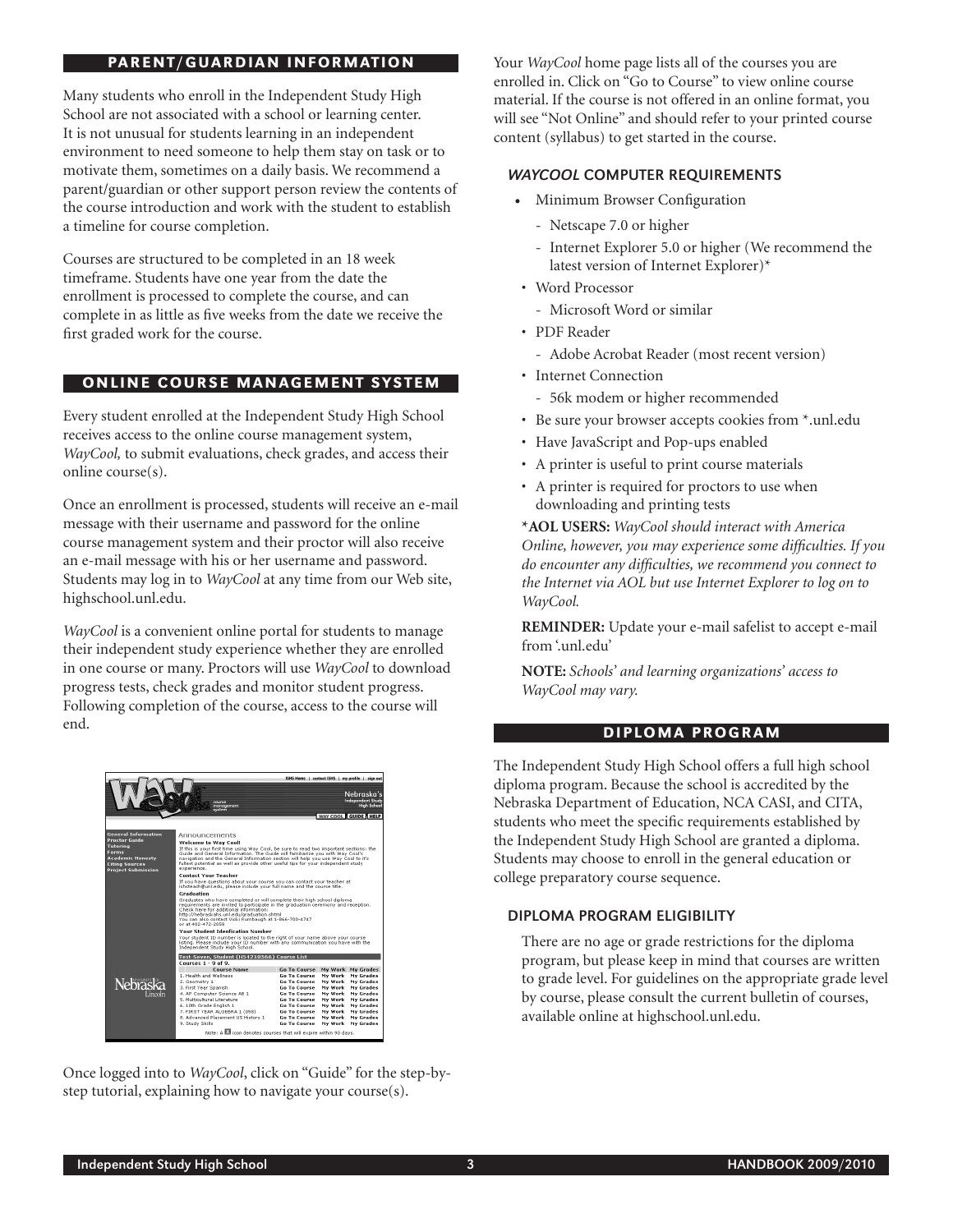## Graduation Requirements

To earn a diploma from the ISHS, students must accumulate a minimum of 200 credit hours (20 units).

Graduation requirements are based on state accreditation requirements. There are two diploma options offered to students, the college preparatory sequence and the general studies sequence.

| <b>Subject</b>                         | <b>Credit</b><br><b>Hours</b> | <b>Carnegie</b><br><b>Units</b> | <b>Number of</b><br><b>Courses</b> | <b>Courses that Fulfill Requirement</b>                                                                                                     |
|----------------------------------------|-------------------------------|---------------------------------|------------------------------------|---------------------------------------------------------------------------------------------------------------------------------------------|
| Language Arts                          | 40                            | 4                               | 8                                  |                                                                                                                                             |
| Option 1:<br>English and               | 30                            | 3                               | 6                                  | Any English (ENGH) course                                                                                                                   |
| a World Language                       | 10                            | 1                               | 1(1 year)                          | plus any French (FREH), Spanish (SPNH) or Latin (LATH) course                                                                               |
| Option 2: English                      | 40                            | 4                               | 8                                  | Any English (ENGH) course                                                                                                                   |
| <b>Social Studies</b>                  | 30                            | 3                               | 6                                  |                                                                                                                                             |
| American History                       | 10                            | 1                               | $\overline{2}$                     | American History 1 and 2 (SSTH 033 and 034) or AP U.S. History 1 and 2 (SSTH 071<br>and $(172)$                                             |
| American<br>Government                 | 5                             | .5                              | 1                                  | American Gov't: Theories, Policies and Politics (SSTH 037) or American Gov't:<br>National Level (SSTH 038)                                  |
| <b>Social Studies</b>                  | 15                            | 1.5                             | 3                                  | Any Social Studies (SSTH) course                                                                                                            |
| <b>Math</b>                            | 20                            | $\mathbf{2}$                    | 4                                  | Any Math (MTHH) course                                                                                                                      |
| <b>Science</b>                         | 20                            | $\overline{2}$                  | 4                                  | <b>Any Science (SCIH) course</b>                                                                                                            |
| <b>Multicultural</b><br><b>Studies</b> | 5                             | .5                              |                                    | Ethnic Studies and Human Relations (SSTH 017), World Cultures<br>(SSTH 053) or Multicultural Literature (ENGH 015)                          |
| <b>Financial Skills</b>                | 5                             | .5                              | 1                                  | <b>Consumer Education and Economics (BUSH 019), Personal</b><br><b>Finance and Economic Practices (BUSH 033) or Economics</b><br>(BUSH 035) |
| <b>Career Planning</b>                 | 5                             | .5                              | 1                                  | Career Planning: Learning, Earning and Living Skills (CPLH 003)                                                                             |
| <b>Electives</b>                       | 75                            | 7.5                             | 15                                 | <b>See below</b>                                                                                                                            |

**The required credit hours per subject area are as follows:**

Electives may be taken from any area of study. Once requirements have been met in the above areas, any additional courses taken within those areas are applied to elective credit.

The following courses are required for graduation from the Independent Study High School. Students must select one course from each of these categories.

## **Multicultural Studies**

- Multicultural Literature (ENGH 015)
- Ethnic Studies (SSTH 017)
- World Cultures (SSTH 053)

#### **Career Planning**

• Career Planning: Learning, Earning and Living Skills (CPLH 003)

#### **Financial Skills**

- Economics (BUSH 035)
- Personal Economics and Finance (BUSH 033)
- Consumer Education (BUSH 019)

## **Government**

- Government 1 (SSTH 037)
- Government 2 (SSTH 038)

# **American History\***

- American History 1 (SSTH 033)
- American History 2 (SSTH 034)
- AP U.S. History 1 (SSTH 071)
- AP U.S. History 2 (SSTH 072)

 *\*Students must complete both American History 1 and 2 or AP U.S. History 1 and 2.*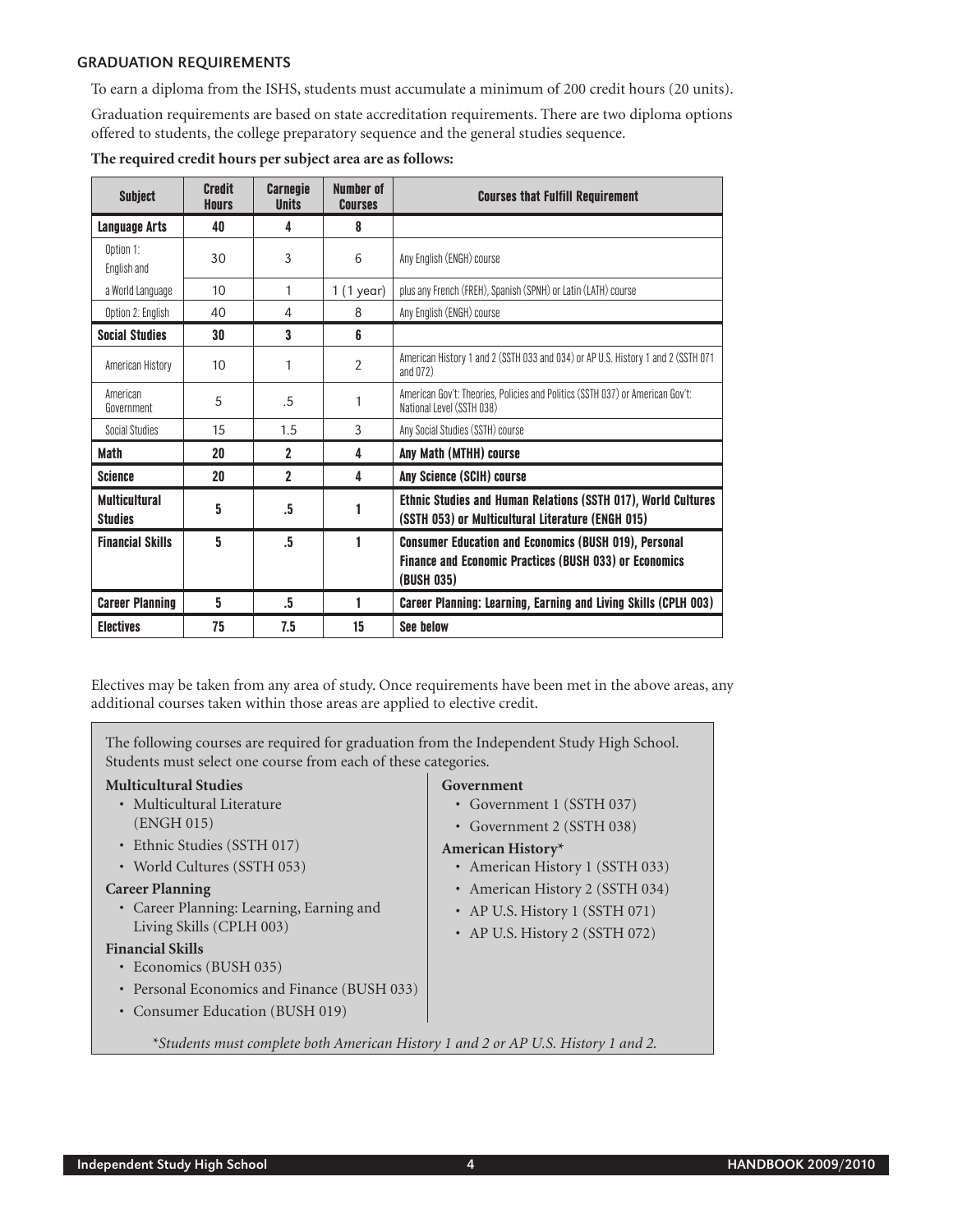## College Preparatory Diploma Sequence

Students wishing to continue their education at a college or university should consider enrolling in courses listed within the Independent Study High School's college preparatory diploma sequence. While colleges and universities may have different requirements, the ISHS's courses should meet these requirements. It is the students' responsibility to visit with an admissions officer at their college/ university of choice to be sure of what courses are needed to fulfill admission requirements.

The Independent Study High School college preparatory diploma program meets the admission requirements for the University of Nebraska–Lincoln. For more information, visit admissions.unl.edu.

| Subject                                              | <b>First Semester</b>                                                | <b>Second Semester</b>                                                                                                 |  |  |  |
|------------------------------------------------------|----------------------------------------------------------------------|------------------------------------------------------------------------------------------------------------------------|--|--|--|
| NINTH GRADE                                          |                                                                      |                                                                                                                        |  |  |  |
| English                                              | Ninth Grade English 1 (ENGH 031)                                     | Ninth Grade English 2 (ENGH 032)                                                                                       |  |  |  |
| <b>Mathematics</b>                                   | First Year Algebra 1 (MTHH 031)                                      | First Year Algebra 2 (MTHH 032)                                                                                        |  |  |  |
| Science                                              | Physical & Earth Sciences 1 (SCIH 021)                               | Physical & Earth Sciences 2 (SCIH 022)                                                                                 |  |  |  |
| <b>Social Studies</b>                                | World Geography 1 (SSTH 021)                                         | World Geography (SSTH 022) or World Cultures (SSTH 053)*                                                               |  |  |  |
| Language                                             | 5 credit hours: Students may choose from French,<br>Spanish or Latin | 5 credit hours: Students continue year long language course.                                                           |  |  |  |
|                                                      | <b>TENTH GRADE</b>                                                   |                                                                                                                        |  |  |  |
| English                                              | Tenth Grade English 1 (ENGH 035)                                     | Tenth Grade English 2 (ENGH 036)                                                                                       |  |  |  |
| <b>Mathematics</b>                                   | Geometry 1 (MTHH 035)                                                | Geometry 2 (MTHH 036)                                                                                                  |  |  |  |
| Science                                              | Biology 1 (SCIH 025)                                                 | Biology 2 (SCIH 026)                                                                                                   |  |  |  |
| <b>Social Studies</b>                                | World History 1 (SSTH 031)                                           | World History 2 (SSTH 032)                                                                                             |  |  |  |
| Language                                             | 5 credit hours: Students may choose from French,<br>Spanish or Latin | 5 credit hours: Students continue year long language course.                                                           |  |  |  |
|                                                      | ELEVENTH GRADE                                                       |                                                                                                                        |  |  |  |
| English                                              | Eleventh Grade English 1 (ENGH 039)                                  | Eleventh Grade English 2 (ENGH 040)                                                                                    |  |  |  |
| <b>Mathematics</b>                                   | Advanced Algebra 1 (MTHH 039)                                        | Advanced Algebra 2 (MTHH 040)                                                                                          |  |  |  |
| Science                                              | Chemistry 1 (SCIH 031)                                               | Chemistry 2 (SCIH 032)                                                                                                 |  |  |  |
| <b>Career Planning</b>                               | Career Planning: Learning, Earning and Living<br>Skills (CPLH 003)*  | Not required                                                                                                           |  |  |  |
| <b>Social Studies</b>                                | American History 1 (SSTH 033)*                                       | American History 2 (SSTH 034)*                                                                                         |  |  |  |
| <b>Multicultural Studies</b>                         | Not required                                                         | Multicultural Literature (ENGH 015)*, Ethnic Studies and<br>Human Relations (SSTH 017)*, or World Cultures (SSTH 053)* |  |  |  |
| <b>TWELFTH GRADE</b>                                 |                                                                      |                                                                                                                        |  |  |  |
| English                                              | Twelfth Grade English 1 (ENGH 043)                                   | Twelfth Grade English 2 (ENGH 044)                                                                                     |  |  |  |
| <b>Mathematics</b>                                   | Precalculus 1: Analytic Geometry (MTHH 043)                          | Precalculus 2: Trigonometry (MTHH 044)                                                                                 |  |  |  |
| Science                                              | Physics 1 (SCIH 035)                                                 | Physics 2 (SCIH 036)                                                                                                   |  |  |  |
| <b>Social Studies</b>                                | American Government: Theories, Policies and<br>Politics (SSTH 037)*  | American Government: National Level (SSTH 038)*                                                                        |  |  |  |
| <b>Financial Skills</b>                              | Economics (BUSH 035)*                                                | Statistics (MTHH 045)                                                                                                  |  |  |  |
| * Denotes courses that meet graduation requirements. |                                                                      |                                                                                                                        |  |  |  |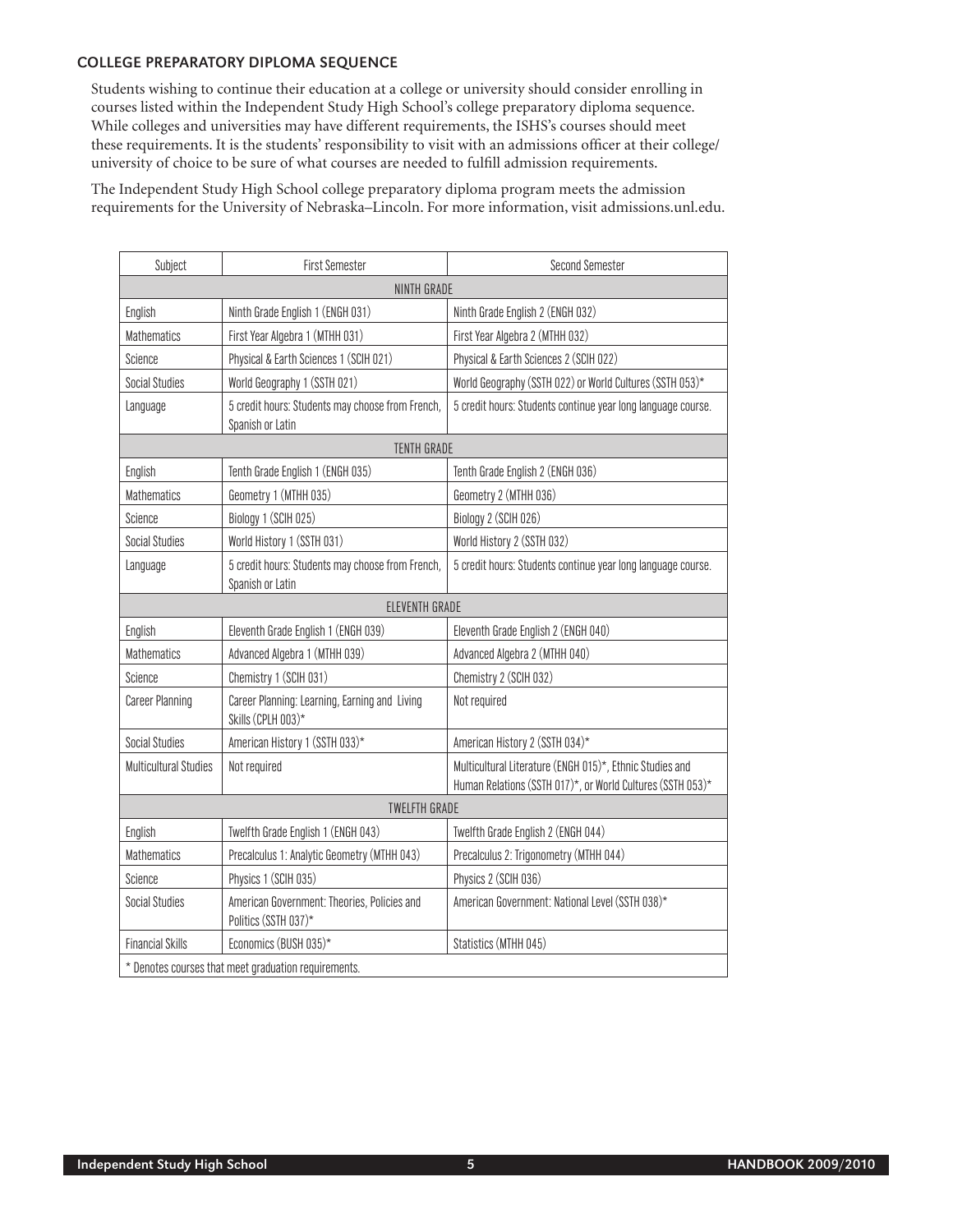# General Diploma Sequence

Students preparing for vocational or technical school, work, military or other non-college plans may wish to consider the Independent Study High School's general diploma program. In general, the student is free to select from different course offerings except for some required courses.

| Subject                 | <b>First Semester</b>                                                                                                  | <b>Second Semester</b>                                                                                                    |
|-------------------------|------------------------------------------------------------------------------------------------------------------------|---------------------------------------------------------------------------------------------------------------------------|
|                         | NINTH GRADE                                                                                                            |                                                                                                                           |
| English                 | Effective Reader Skills (ENGH 005)                                                                                     | Basic Expository Writing (ENGH 023)                                                                                       |
| <b>Mathematics</b>      | Business and Consumer Math 1 (MTHH 009)                                                                                | Business and Consumer Math 2 (MTHH 010)                                                                                   |
| Science                 | The Science of Health (SCIH 011)                                                                                       | The Science of Nutrition (SCIH 012)                                                                                       |
| <b>Social Studies</b>   | World Geography 1 (SSTH 021)                                                                                           | World Geography 2 (SSTH 022)                                                                                              |
| Language or Elective    | World Language or 5 credit hours elective                                                                              | World Language or 5 credit hours elective                                                                                 |
|                         | <b>TENTH GRADE</b>                                                                                                     |                                                                                                                           |
| English                 | Ninth Grade English 1 (ENGH 031)                                                                                       | Ninth Grade English 2 (ENGH 032)                                                                                          |
| <b>Mathematics</b>      | Pre-Algebra 1 (MTHH 021)                                                                                               | Pre-Algebra 2 (MTHH 022)                                                                                                  |
| Science                 | Physical and Earth Sciences 1 (SCIH 021)                                                                               | Physical and Earth Sciences 2 (SCIH 022)                                                                                  |
| <b>Social Studies</b>   | World History 1 (SSTH 031)                                                                                             | World History 2 (SSTH 032)                                                                                                |
| Language                | 5 credit hours: Students may choose from French, Spanish or Latin                                                      | 5 credit hours: Students may choose from French,<br>Spanish or Latin                                                      |
|                         | ELEVENTH GRADE                                                                                                         |                                                                                                                           |
| English                 | Tenth Grade English 1 (ENGH 035)                                                                                       | Tenth Grade English 2 (ENGH 036) or American<br>Literature Studies (ENGH 011)                                             |
| <b>Mathematics</b>      | First Year Algebra 1 (MTHH 031)                                                                                        | First Year Algebra 2 (MTHH 032)                                                                                           |
| Science                 | Biology 1 (SCIH 025)                                                                                                   | Biology 2 (SCIH 026)                                                                                                      |
| <b>Career Planning</b>  | Career Planning: Learning, Earning and Living Skills (CPLH 003)*                                                       | Not required                                                                                                              |
| <b>Social Studies</b>   | American History 1 (SSTH 033)*                                                                                         | American History 2 (SSTH 034)*                                                                                            |
| Elective                | Not required                                                                                                           | 5 credit hours                                                                                                            |
|                         | <b>TWELFTH GRADE</b>                                                                                                   |                                                                                                                           |
| English                 | Eleventh Grade English 1 (ENGH 039) or Short Stories (ENGH 019)                                                        | Eleventh Grade English 2 (ENGH 040) or Effective<br>Speech Communication (ENGH 047)                                       |
| <b>Mathematics</b>      | Geometry 1 (MTHH 035)                                                                                                  | Geometry 2 (MTHH 036)                                                                                                     |
| <b>Social Studies</b>   | American Government: Theories, Policies and Politics (SSTH 037)*<br>or American Government: National Level (SSTH 038)* | Ethnic Studies and Human Relations (SSTH 017)*,<br>Multicultural Literature (ENGH 015)*, or World<br>Cultures (SSTH 053)* |
| <b>Financial Skills</b> | Consumer Education and Economics (BUSH 019)* or Personal<br>Finance and Economic Practices (BUSH 033)*                 |                                                                                                                           |
| Electives               | 5 credit hours                                                                                                         | 10 credit hours                                                                                                           |
|                         | * Denotes courses that meet graduation requirements.                                                                   |                                                                                                                           |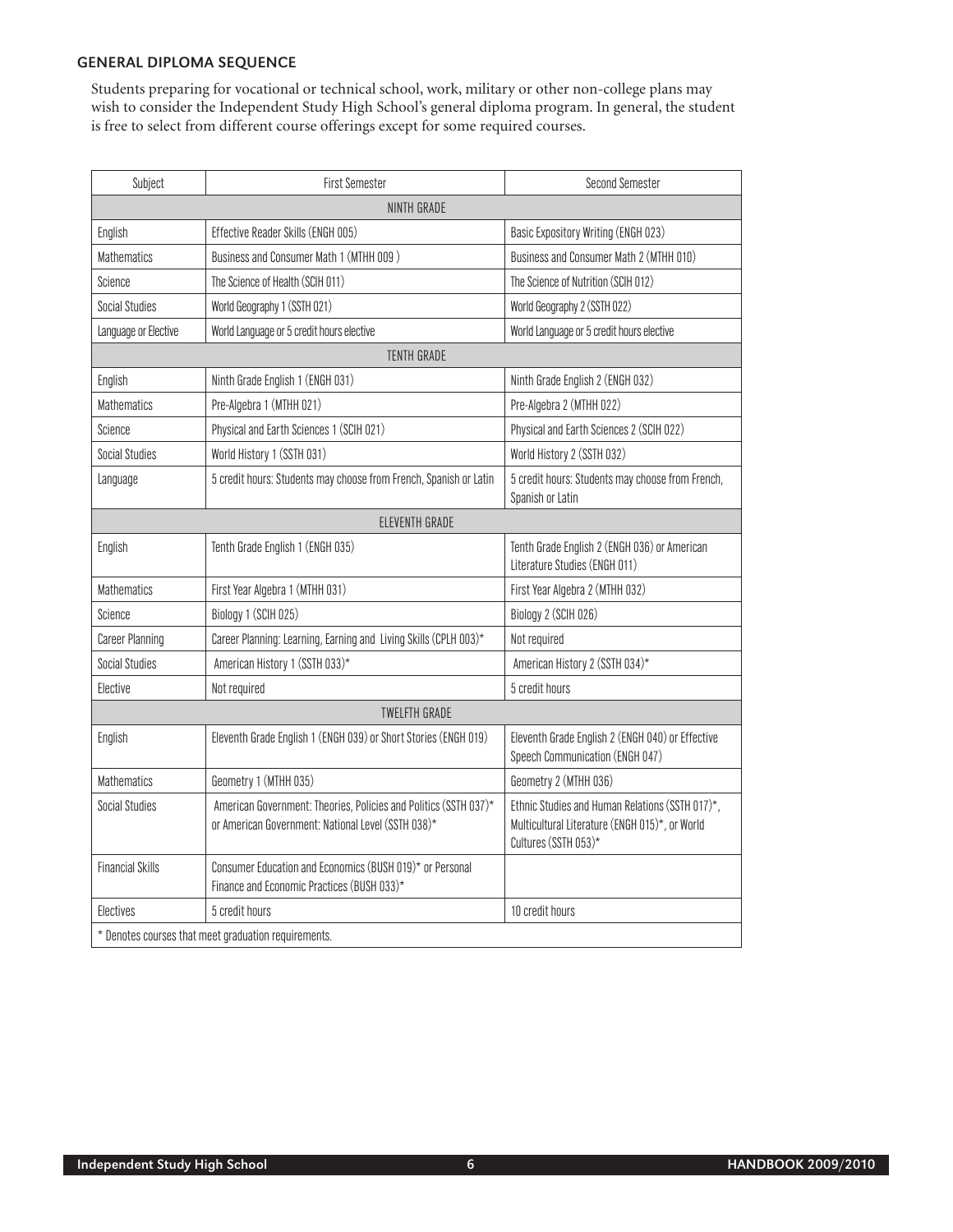## College Preparation and Admission

Most colleges and universities have application deadlines when transcripts, school reports and recommendation forms are due. The ISHS is glad to help with the process, however, it is suggested students get their paperwork to the ISHS 60 days prior to the date papers are due. It is also suggested students complete as much of the form as they can, including name, date of birth and address prior to asking ISHS personnel to complete the college application forms.

## College Admission Tests

Diploma students planning to go to college will need to take college admission tests. The tests most often used by colleges include the ACT and the SAT. Most colleges accept either test, but some prefer one or the other. Therefore, students should contact colleges they are interested in attending to find out whether the colleges prefer the ACT or SAT. If students do not know what college they are interested in attending, it would be a good idea to take both tests.

College admission tests are given on predetermined dates throughout the school year. Students have to register in advance to take these tests. Students may register online for both the ACT and SAT or, if they have access to a local high school, they may acquire a registration packet from the guidance office.

Another option would be to contact ACT or SAT directly at their respective addresses listed below. The ISHS does not maintain registration packets because the packets are designed for specific geographic regions within the United States, while ISHS students are located throughout the world. Regardless of where the packet is obtained, students should use the ISHS test code: **281316**.

In addition to college admission tests, students may be interested in participating in the Preliminary Scholastic Aptitude Test (PSAT)/National Merit Scholarship Qualifying Test (NMSQT). The PSAT is a preliminary SAT that also enables students to qualify for a National Merit Scholarship. If students are interested in qualifying for a National Merit Scholarship, they must take the PSAT/NMSQT in their junior year.

Students may obtain a registration packet from a local high school guidance office, or they may contact PSAT/NMSQT directly for registration information. As of this writing, students may not register online for this test. *Please note the following addresses:*

#### **The American College Testing Program (ACT) Test Administration** PO Box 168

Iowa City, Iowa 52243-0168 Phone: (319) 337-1270 Fax:(319) 339-3032 Web: www.act.org

**Scholastic Aptitude Test (SAT) and Achievement and Advanced Placement Tests College Entrance Examination Board College Board SAT Program** P.O. Box 6200 Princeton, New Jersey 08541-6200 Phone: (609) 771-7600 Fax:(609) 771-7773 Web: www.collegeboard.org

# **Preliminary Scholastic Aptitude Test (PSAT)/ National Merit Scholarship Qualifying Test (NMSQT)**

National Merit Scholarship Corporation 1560 Sherman Avenue, Suite 200 Evanston, Illinois 30201-4897 Phone: (609) 771-7070 Fax: (609) 530-0482

## POLICIES/INFORMATION

# Academic Honesty Policy

All students enrolled in the Independent Study High School are expected to observe a code of academic honesty. The following information explains our Academic Honesty policies and procedures. Any compromise of this Academic Honesty policy, whether it involves copying a homework assignment, cheating on a test or plagiarizing written responses will be treated seriously by the teachers and administration of the Independent Study High School.

## Plagiarism

The Independent Study High School's definition of plagiarism is outlined below. All ISHS students are responsible for understanding this definition.

Plagiarism, as defined by the ISHS, is presenting someone else's work as your own (i.e., without proper acknowledgment of the source) or submitting examinations, reports, speeches, drawings, lab notes or other academic work in whole or in part as your own when such work has been prepared by another person or copied from another person. Plagiarism also includes copying answers word-for-word from the course syllabus without including a citation of sources used.

#### Turnitin

In order to help identify plagiarism in student work, the Independent Study High School has enlisted the help of Turnitin, an internationally recognized program that identifies uncited, unoriginal information in student work. Students are reminded to always cite sources whenever they utilize information from the Web or any other resource. Students caught violating the ISHS plagiarism or other academic policies will be subject to disciplinary action.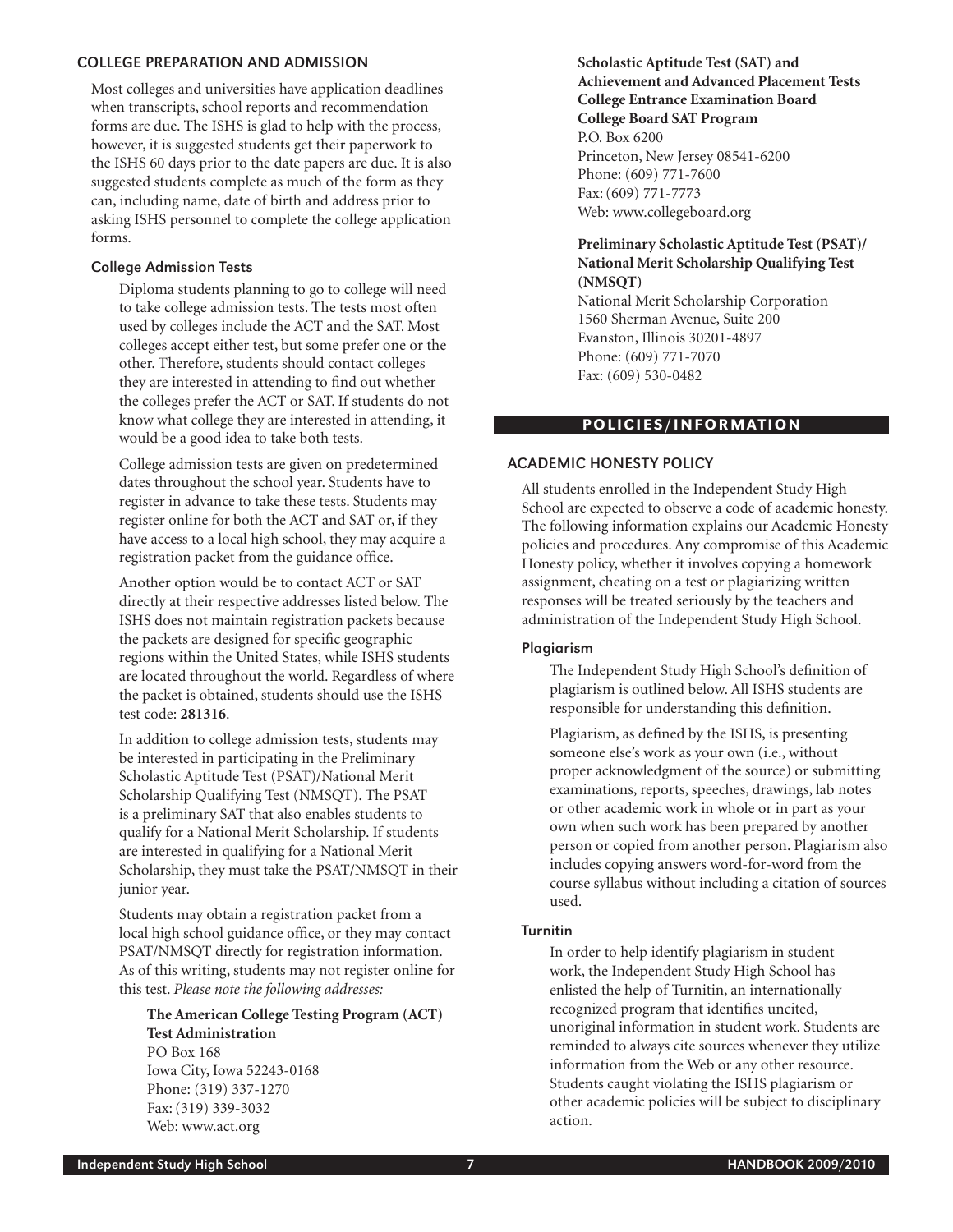## Cheating

The following descriptions are offered to help students, proctors and parents understand how the Independent Study High School defines cheating:

- Allowing someone else to copy your work
- Copying or attempting to copy from a test, exam, or assignment of another student
- Having someone else complete your work for you
- Using or attempting to use unauthorized materials, information, notes, study aids or other devices for a test, examination or assignment
- Giving information in an unauthorized manner to another person for academic tests, examinations or assignments.

# Additional Forms of Academic Dishonesty

- Falsification/Fabrication: The ISHS defines falsification as the alteration of information, while defining fabrication as the invention or counterfeiting of information. Fabrication also includes fabricating an otherwise justifiable excuse, such as illness, injury, accident etc., in order to avoid or delay timely submission of academic work or the taking of an examination.
- Unauthorized Assistance: This includes helping or attempting to help another student to commit an act of academic dishonesty and is considered academic dishonesty as well.
- Alteration of Feedback: Changing or destroying grades, scores or markings on a test or examination is prohibited.

# Disciplinary Actions Resulting from Academic **Dishonesty**

If a teacher at the Independent Study High School finds that a student has committed any act of academic dishonesty, the teacher may recommend to ISHS administration, depending on the severity of the situation, either of the following:

- No credit (zero grade) for the written assignment or exam
- A failing grade for the entire course (forfeiting the tuition)
- Repeated academic dishonesty may result in dismissal from the ISHS.

ISHS administration will follow up with the proctor/ student/parent/local school administration, as appropriate. A new proctor will be required if it is determined that the proctor promoted or supported the dishonesty.

The Independent Study High School realizes that the temptation to cheat while taking an independent study course may be especially great; after all, the teacher isn't watching while the student completes his/her work, but accepting the responsibility for one's own actions is a vital piece of individual success.

# Appropriate Use Policies

Appropriate use policies at the Independent Study High School incorporate ethical and honest behavior and demonstrate respect for physical and intellectual property, system security protocols and the individual's rights to privacy, freedom from intimidation or harassment.

By enrolling in courses at the ISHS, students accept the terms of this policy and acknowledge that they hold the University of Nebraska–Lincoln Independent Study High School harmless for any injury or offense they may suffer by accessing information on the Internet.

Any attempt to break into or tamper with the system operations, student records or grades will result in permanent cancellation of privileges.

# **COPYRIGHT**

U.S. Copyright and other applicable laws protect course materials developed by Instructional Design & Development staff for Independent Study High School courses. Consumable items, such as the syllabus and handbook, are intended for one-time use and may not be reprinted or republished.

# Electronic Check Re-Presentment Policy

In the event that your check is returned unpaid for insufficient or uncollected funds, we may re-present your check electronically. In the ordinary course of business your check will not be provided to you with your bank statement.

# Family Education Rights and Privacy Act (FERPA)

As students enroll in the ISHS, information about the student, including both demographic and academic information, is gathered. In accordance with the Family Education Rights and Privacy Act (FERPA), this information may not be released without the expressed consent of the student, except for information deemed directory information. The ISHS has designated the following information as directory information: student's name, address, photograph (if applicable), dates of attendance, honor roll status (if applicable), grade level, and the most recent educational agency or institution attended.

Directory information is used in such publications as the newsletter, honor roll or other recognition lists, and graduation programs. Students and their parents/ guardians have the right to request that directory information not be used in these publications and may do so by writing to the ISHS. If this is done, directory information will be maintained in the student file and will not be released in any manner.

The ISHS administration will release directory information to the UNL admissions office. Please be reminded that, once a student turns 18, the ISHS will no longer release student information to the parent or guardian without written consent from the student.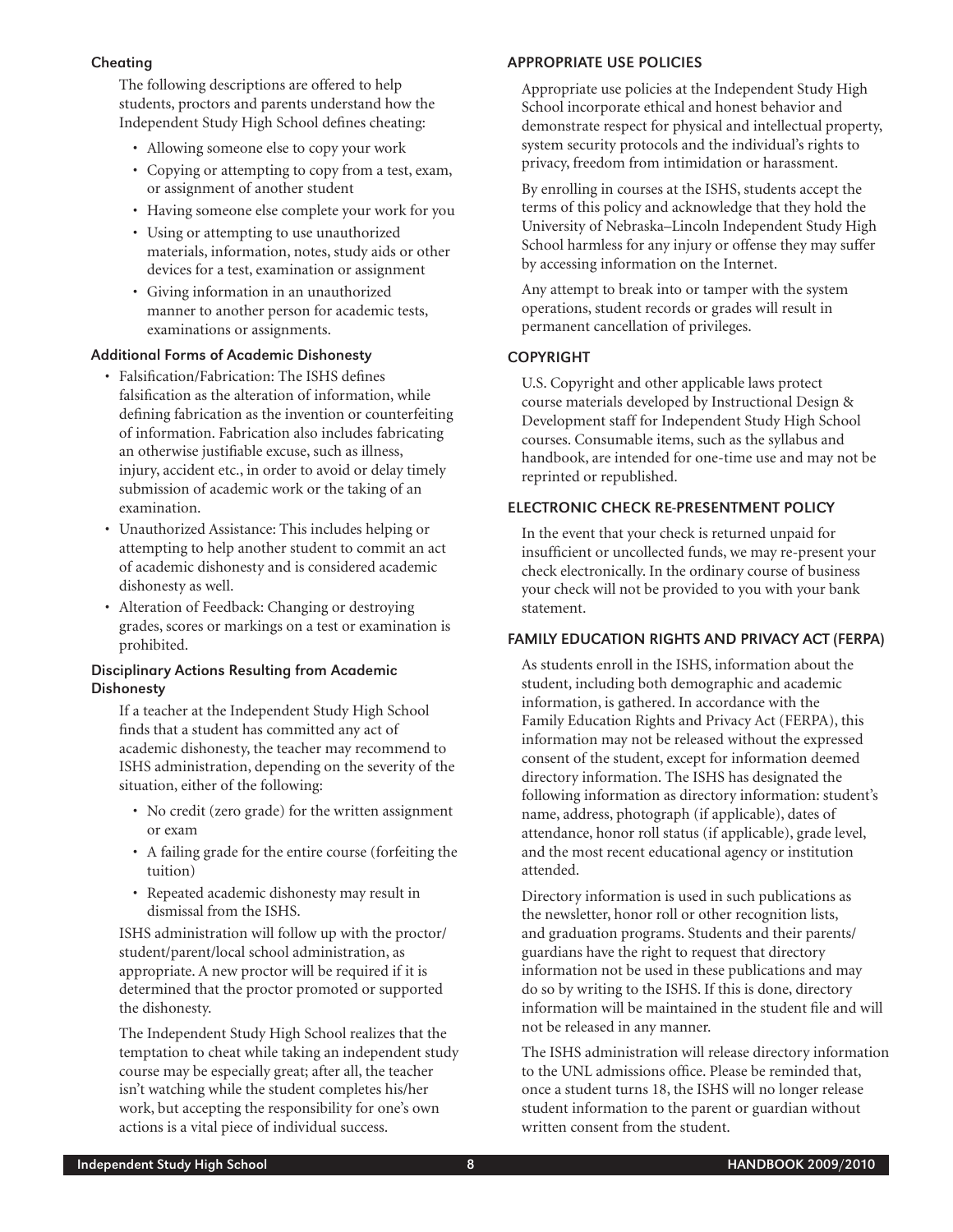## Financial Holds

In the event of a financial hold caused from nonpayment, student evaluations and projects will be graded; however, no final course grade will be available until payment is received in full by the Independent Study High School. For questions regarding accounts, please contact the Business Office at (402) 472-1929 or extbusiness@unl.edu.

# Grade Appeal Policy

The goal of the ISHS is to insure fairness and due process to all students. Students wishing to appeal a grade should submit their concerns in writing to the instructional service staff, who will followup appropriately. This may be done via e-mail to ishsteach@unl.edu.

## NCAA Student Athletes

NCAA student athletes who enroll in the ISHS will want to prepare for Clearinghouse evaluation by creating a portfolio of coursework and enrolling only in courses with projects, where available, with mail processing. Projects are to be hand-written and submitted by mail to ensure that the portfolio contains examples of students' handwriting and progress.

Proctors working with NCAA student athletes are to 1) retain hard copies of all tests and evaluations in a separate secure file folder, 2) document time that students spend on proctored tests. (Coaches may not, under any circumstances, proctor an NCAA student athlete.)

# Nebraska Diploma Students/Parents **INFORMATION**

#### Compulsory Attendance

Parents are reminded that Nebraska has compulsory attendance laws. Truancy, (compulsory attendance) laws are directed at parents/guardians. Ultimately, it is a crime for the adult with custody of the child to violate these laws. The parent/guardian's legal responsibility is to "cause [a child of mandatory attendance age] …to attend regularly a public, private, denominational, or parochial day school which meets the requirements for legal operation…each day that such school is open and in session, except when excused by school authorities." *See Neb. Rev. State. 79-201 (2)*. When the decision is made to enroll a child in the Independent Study High School as a diploma student, it is important for the parent/guardian to withdraw the student from the local school district. The administration of the ISHS will notify the Nebraska Department of Education of the enrollment with the Independent Study High School when the student is a Nebraska resident.

The county attorney in the resident county has authority to enforce the truancy laws, and the administration of the Independent Study High School will provide information as requested regarding compulsory attendance.

# NeSA – Nebraska State Accountability Assessments

The ISHS is a special purpose school in Nebraska and with that, all ISHS diploma students who reside in Nebraska are required to participate in the NeSA -Nebraska State Accountability Assessments described by the Nebraska Department of Education. ISHS Diploma students who are in grade 11 will participate in accountability assessment. Grade status is based on the number of cumulative credits students have earned prior to the test date. Test results will be available in aggregate form within the Nebraska Department of Education report released in August of each year. Questions regarding this assessment may be directed to our Principal by calling toll-free (866) 700-4747.

# Student Record Release Authorization

The *Student Record Release Authorization form* is used by the Independent Study High School (ISHS) to authorize the release of student records and transcripts. This form may obtained from the ISHS Web site or by contacting Customer Service.

The University of Nebraska–Lincoln Independent Study High School policy governing release of student educational records requires that written permission be given by the student as well as by the parent/legal guardian for students under age 18.

If students are 18 years or older, the ISHS may not release information to anyone without student written permission and signature.

## Transferring Credit

#### Transferring Credit for ISHS Diploma Students

If you have existing high school credit and would like to earn your diploma from the Independent Study High School, begin by completing a *Transcript Evaluation form*, available on our Web site. Our Academic Adviser will provide an evaluation of your transferable credit hours and a list of remaining courses needed to earn your diploma from the Independent Study High School.

Credits earned at accredited secondary schools will transfer at face value. In other words, if a student has earned five (5) credits at an accredited school, all five (5) credits will transfer toward diploma requirements regardless of subject area. An accredited school is one that has state accreditation from the state in which it is located and/or regional or national accreditation and is able to produce an official high school transcript.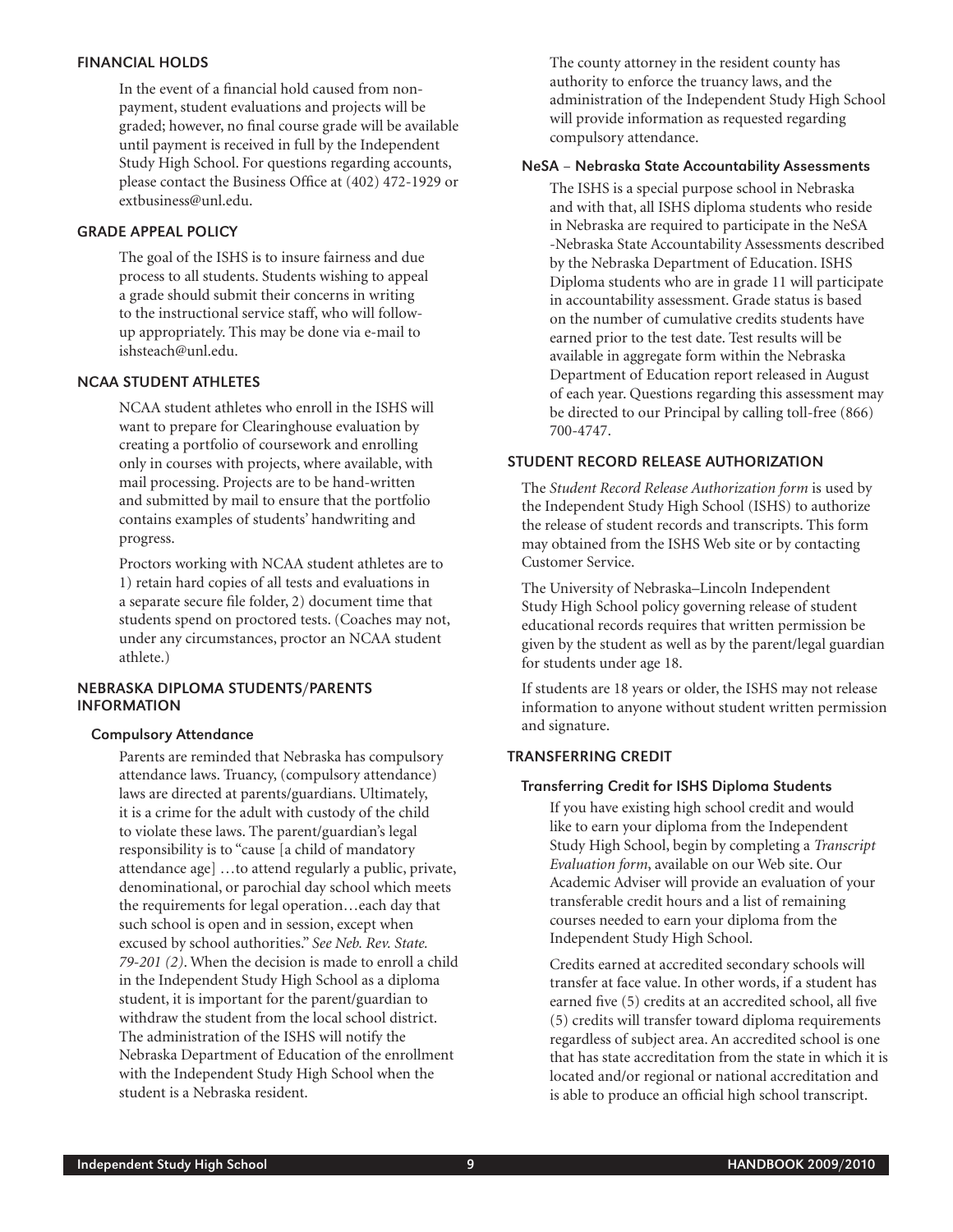Students transferring credits from non-accredited domestic or foreign high schools must provide a transcript and must take the Iowa Tests of Educational Development (ITED) to validate their credits. *Please note that the ITED tests are not subject-specific grade-level placement tests.* There is a \$50 fee for the ITED tests and scored results. The student's proctor administers these tests. Academic credits may be validated in mathematics, social studies, English, and science. The ISHS will accept a total of 50 credit hours (or 5 Carnegie units) per academic year for core and elective courses combined.

High school students who have been home schooled follow the same procedure as students from unaccredited domestic schools. Their transcripts of records must include a listing of the subjects taken at each grade level. Each subject should be accompanied by a listing of the major textbook (title and publisher) used in the course. Home schooled students must also take the ITED to validate their credits, or may provide annual standardized test scores. (Home school families with questions may call the ISHS and speak with our Academic Adviser.)

Students receiving a diploma from the ISHS must successfully complete 25 credit hours with the ISHS regardless of the number of credits accepted for transfer from other schools. *We reserve the right to determine credits that will be allowed as transfer credit.*

#### Transferring Credit for Non-Diploma Students

If transferring credit to the student's local school, a signature of the local school administrator is required. A *Local School Approval form* is available online at highschool.unl.edu, under 'student forms'.

# Tuition and Costs

For the most up to date information on tuition, costs and optional services, visit our Web site at highschool.unl.edu.

## **REFUNDS**

For information on refunds and returns of course material, please visit our Web site at **highschool.unl. edu/gettingstarted/refunds.shtml**.

## Student Opportunities

#### Graduation Ceremony

In June, the ISHS hosts a graduation ceremony and reception to honor new graduates. We welcome and encourage students and their families to attend this milestone event. For more information, visit highschool.unl.edu/graduation.



*ISHS Graduates, 2008-2009*

#### Honor Roll

An honor roll for diploma students appears in the ISHS newsletter, which is published twice annually. To qualify for the honor roll, students must be registered with the ISHS as diploma students and must have earned grades of B or higher in every course completed within each six-month grading period (February-July, August-January). They also must have completed a minimum of five courses during the grading period.

## K.O. Broady Scholarship Opportunity

The K.O. Broady Scholarship Fund awards a limited number of scholarships annually on the basis of financial need, scholastic record, and availability of funds.

Applications may be obtained from our Web site or by contacting the ISHS. Completed applications are accepted year-round; the cut-off date is October 31, with selection and scholarships awarded in early November.

#### **Transcripts**

Transcripts will include a list of completed ISHS courses and a summary of accepted credit, if any, from other schools. To obtain your official transcript from the University of Nebraska's Independent Study High School, please complete and sign a *Transcription Request form*, available online at highschool.unl.edu under 'student forms'.

## University Regulations

Acceptance of registration by the University of Nebraska and admission to any educational program of the University does not constitute a contract or warranty that the University will continue indefinitely to offer the program in which the student is enrolled. The University expressly reserves the right to change, phase out, or discontinue any program. The listing of courses contained in any University bulletin, or schedule is by way of announcement only and shall not be regarded as an offer of contract. The University expressly reserves the right to: (1) add or delete courses from its offerings; (2) change time or locations of courses or programs; (3) change academic calendars without notice; (4) cancel any course